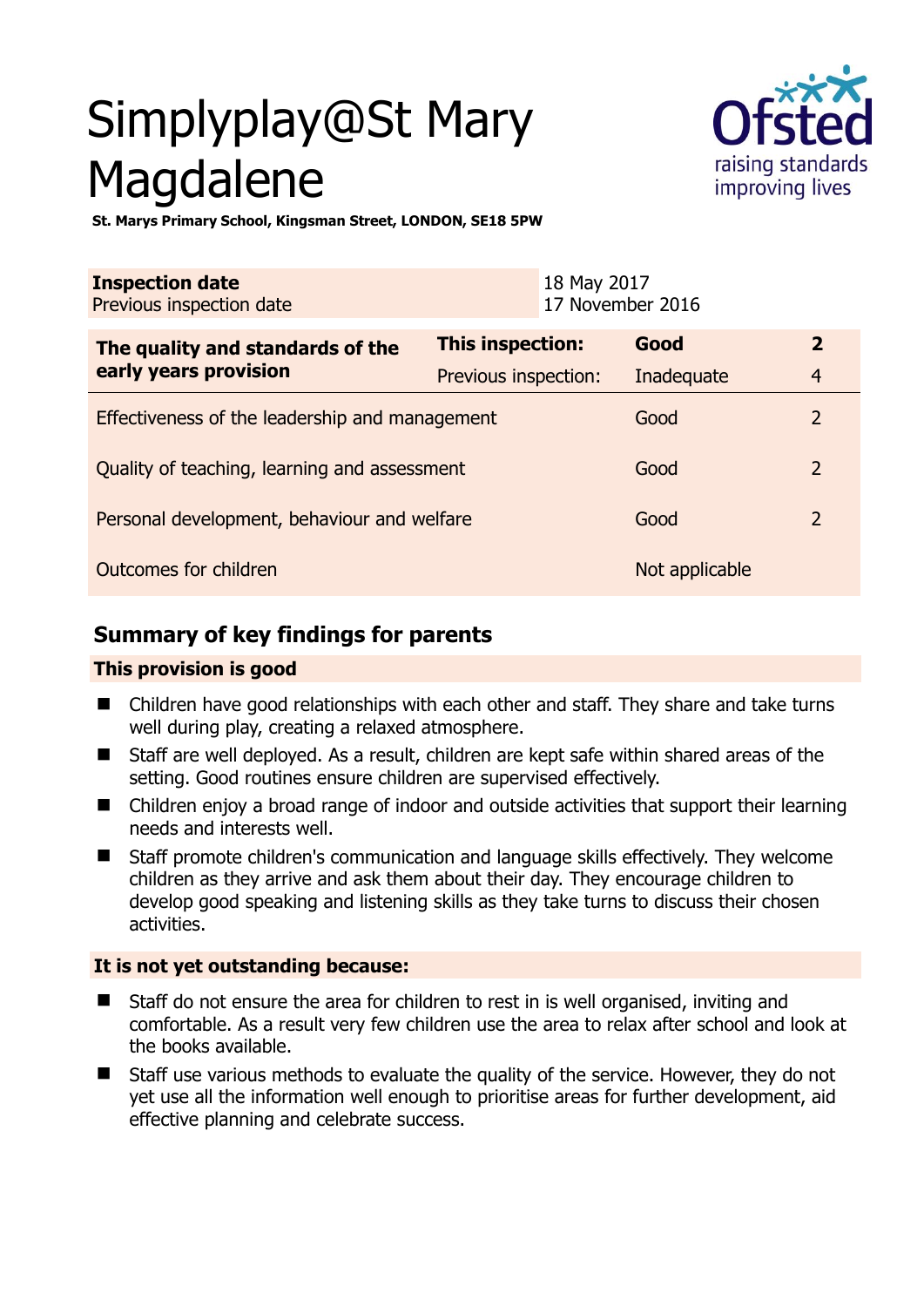## **What the setting needs to do to improve further**

#### **To further improve the quality of the early years provision the provider should:**

- $\blacksquare$  strengthen methods of self-evaluation to provide a clear overview of all aspects of the provision, so that areas for further development are prioritised and success is celebrated
- $\blacksquare$  improve the quality of opportunities for children to rest, relax and look at books if they wish to.

## **Inspection activities**

- The inspector observed the quality of teaching and the impact this has on children's learning during indoor and outside play.
- The inspector looked at a variety of relevant documentation, including children and staff records and activity plans.
- The inspector held discussions with the manager about self-evaluation and took account of children and parents views detailed in the club questionnaires.
- $\blacksquare$  The inspector observed the suitability and security of the premises.

## **Inspector**

Josephine Geoghegan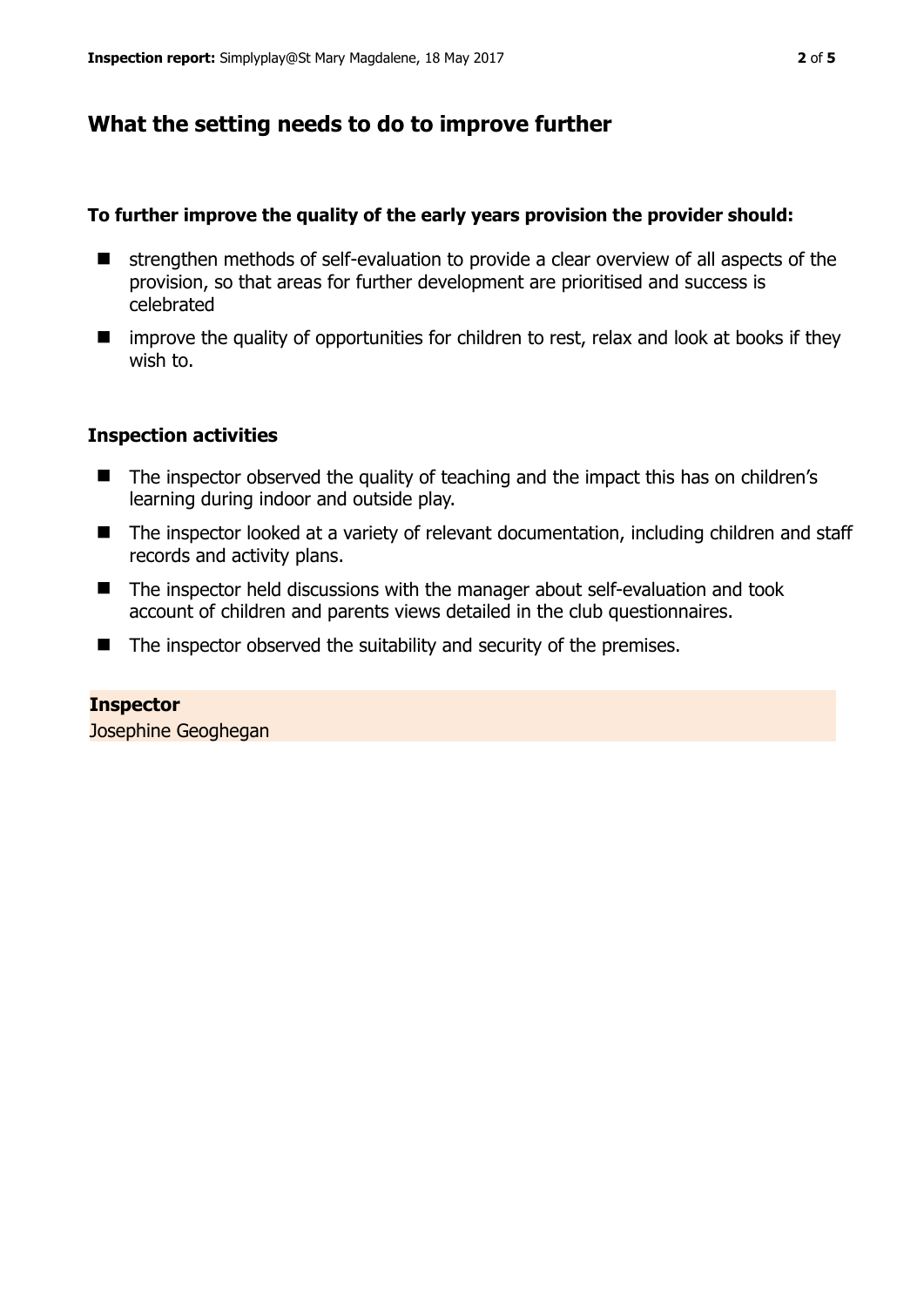# **Inspection findings**

## **Effectiveness of the leadership and management is good**

Safeguarding is effective. Staff know what to do if they have any concerns about children's welfare and relevant policies are in place. Managers and staff show a commitment to driving improvement. They have successfully addressed all actions raised at the last inspection. For example, an additional staff member has been employed to promote effective supervision and support for all children. Methods of staff induction and supervision have also improved. This ensures individual training needs are identified and staff are clear about their roles and responsibilities. Methods of self-evaluation are improving. Staff actively seek the views of children and parents and club managers attend regular meetings to share best practice. However, leaders and managers do not yet use this information to provide an overview of the settings strengths and prioritise any areas they wish to develop further. Staff have successfully introduced electronic methods to record children's attendance and they share all required documents with parents.

## **Quality of teaching, learning and assessment is good**

Children enjoy a good range of activities after school. Children follow their own interests and actively make choices of toys and games. Children of all ages play well together. Younger children play imaginatively while using small figures, castles and dinosaurs. They develop their free creative expression, for example, while using card, scissors and collage materials to make things. They show a strong sense of achievement and receive praise from staff when they discuss what they have made. Staff have developed good partnerships with the school and provide activities that complement and support children's learning effectively.

## **Personal development, behaviour and welfare are good**

Children are developing firm relationships with each other and staff. They show a strong sense of belonging. Staff implement a key person system to ensure younger children are effectively supported. Staff manage children's behaviour in positive ways. As a result, children understand about the staff's expectations of their behaviour. Children have made their own posters showing pictures and writing about their club rules. Children keenly join in with the routines of the day. For example, they help to clear away after snack time and then set out the toys and games. Children's good health is promoted well through regular exercise during outdoor play. For example, they benefit from use of an undercover area so they can enjoy outside play in all weather. They develop their physical skills well, for example, while skipping and using balls and soft darts. Children are offered a balanced diet of light meals and fresh fruit after school. They show good personal independence during mealtimes and make choices of the foods they like to eat. They develop good social skills as they sit together and staff encourage conversations about what they have done that day.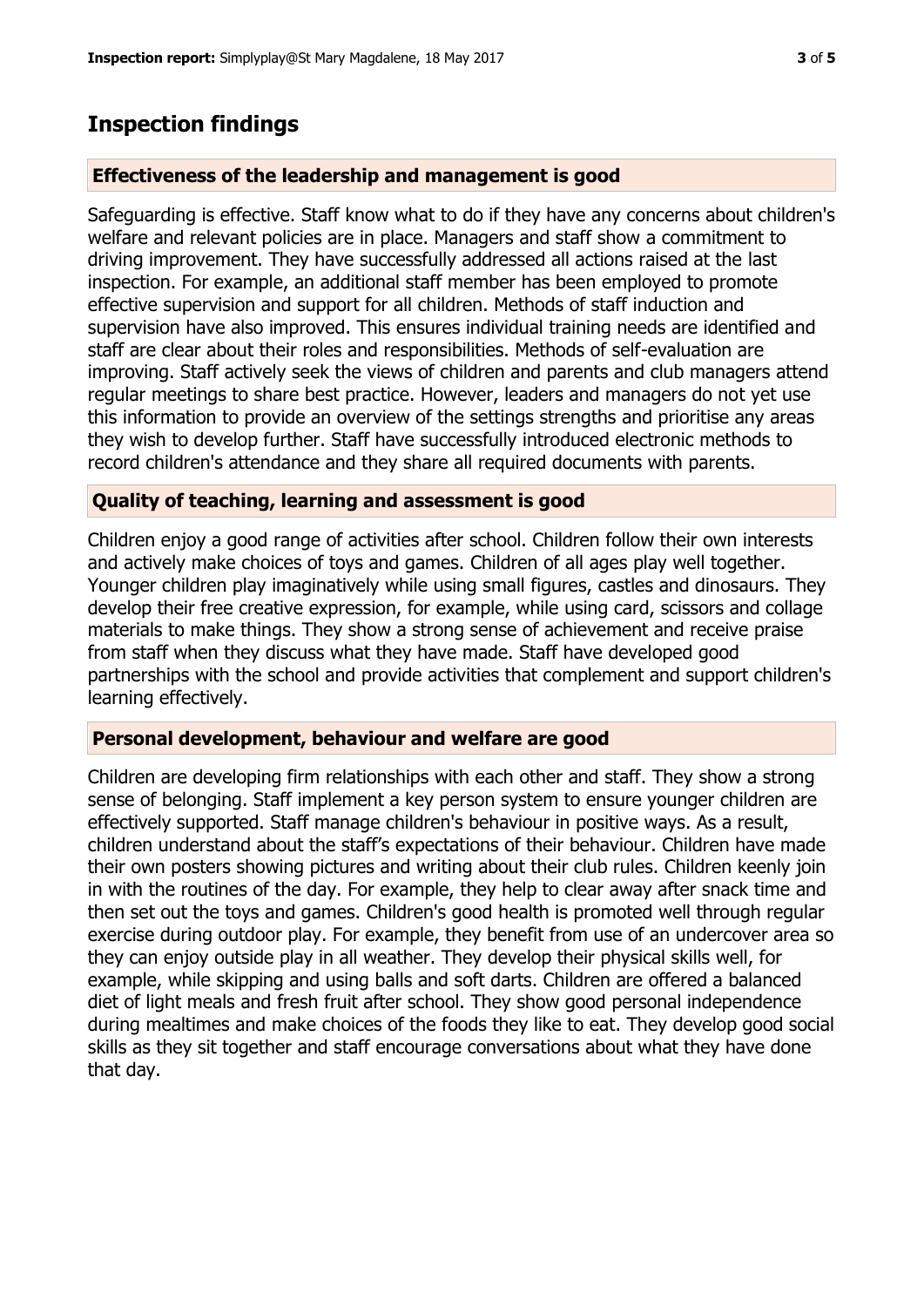# **Setting details**

| Unique reference number                             | EY459764                                                                             |  |
|-----------------------------------------------------|--------------------------------------------------------------------------------------|--|
| <b>Local authority</b>                              | Greenwich                                                                            |  |
| <b>Inspection number</b>                            | 1085388                                                                              |  |
| <b>Type of provision</b>                            | Out of school provision                                                              |  |
| Day care type                                       | Childcare - Non-Domestic                                                             |  |
| <b>Registers</b>                                    | Early Years Register, Compulsory Childcare<br>Register, Voluntary Childcare Register |  |
| Age range of children                               | $4 - 11$                                                                             |  |
| <b>Total number of places</b>                       | 26                                                                                   |  |
| Number of children on roll                          | 29                                                                                   |  |
| Name of registered person                           | MJS Simply-Play Ltd.                                                                 |  |
| <b>Registered person unique</b><br>reference number | RP525226                                                                             |  |
| Date of previous inspection                         | 17 November 2016                                                                     |  |
| <b>Telephone number</b>                             | 07986953706                                                                          |  |

Simplyplay@ St Mary Magdalene is one of a group of privately owned out-of-school settings. It operates from within St Mary Magdalene Primary School in Woolwich, in the London Borough of Greenwich. It registered in 2013. The club operates Monday to Friday during term time, from 3.15pm to 6pm. There is currently a team of four staff, all of whom hold childcare qualifications.

This inspection was carried out by Ofsted under sections 49 and 50 of the Childcare Act 2006 on the quality and standards of provision that is registered on the Early Years Register. The registered person must ensure that this provision complies with the statutory framework for children's learning, development and care, known as the early years foundation stage.

Any complaints about the inspection or the report should be made following the procedures set out in the guidance 'Complaints procedure: raising concerns and making complaints about Ofsted', which is available from Ofsted's website: www.gov.uk/government/organisations/ofsted. If you would like Ofsted to send you a copy of the guidance, please telephone 0300 123 4234, or email enquiries@ofsted.gov.uk.